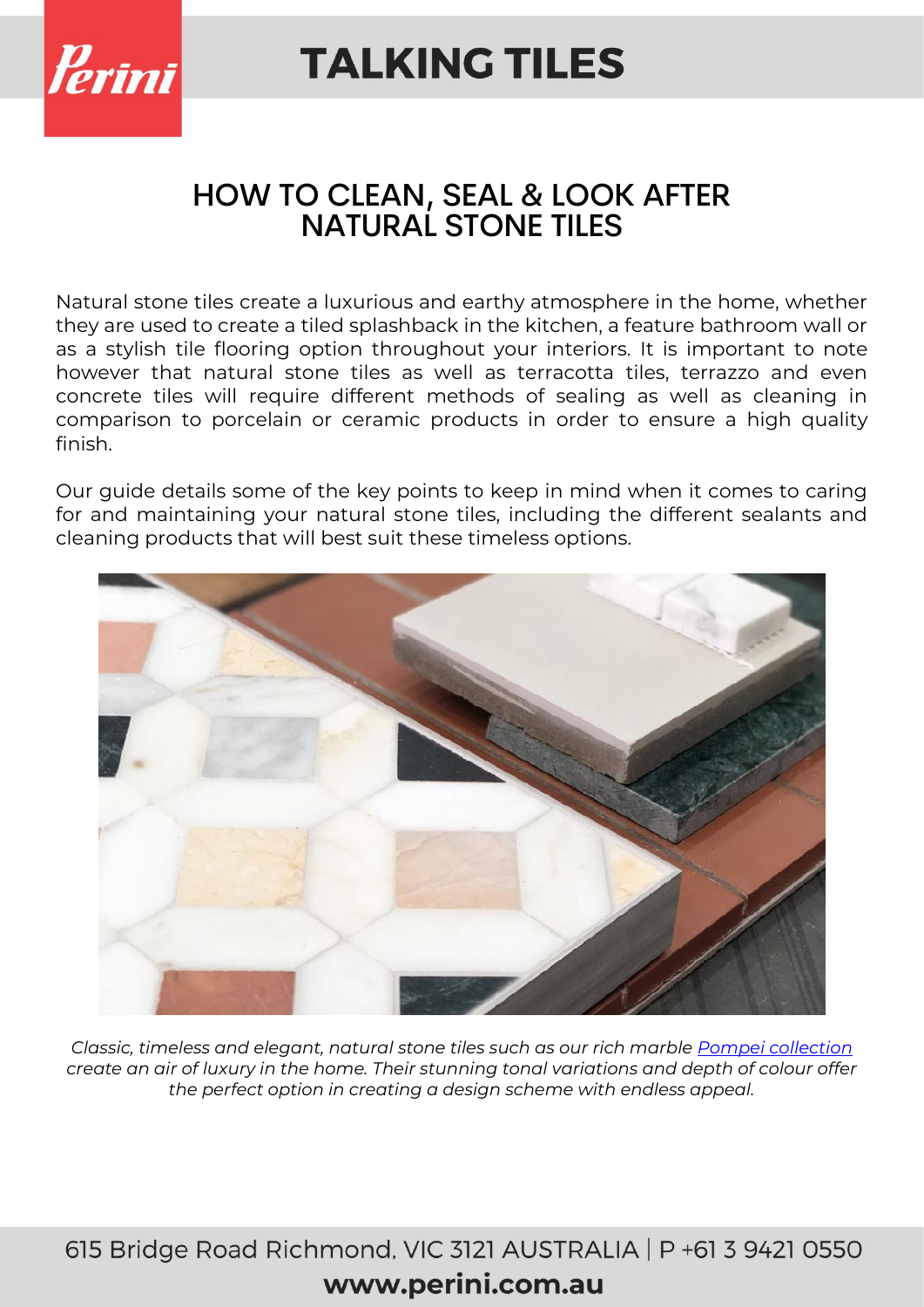

#### **DIFFERENT TYPES OF TILE MATERIALS**

#### **NATURAL MARBLE TILES**

Natural marble tiles can be sourced in a large range of varieties including luxurious Carrara, Calacatta or New York Marbles as well as in assorted colours such as green (as seen in the rare Connemara marble varieties or traditional Jade Marble) as well as blush (as seen in the Rosa Levante marbles).



*One of the most popular choices in natural marble tiles, [Calacatta tiles](https://www.perini.com.au/collection/calacatta/) offer an exquisite blend of deep grey and gold veins over a soft white backdrop. These luxurious tiles can be paired with an impressive range of different materials and finishes to help you create that perfect design scheme in your next project.* 

Marble tiles can be easily paired with a range of different materials and finishes, offering an extremely versatile option that simply oozes luxury – It is no wonder that natural marble tiles have stood the test of time the world over with their impressive strength and classic charm!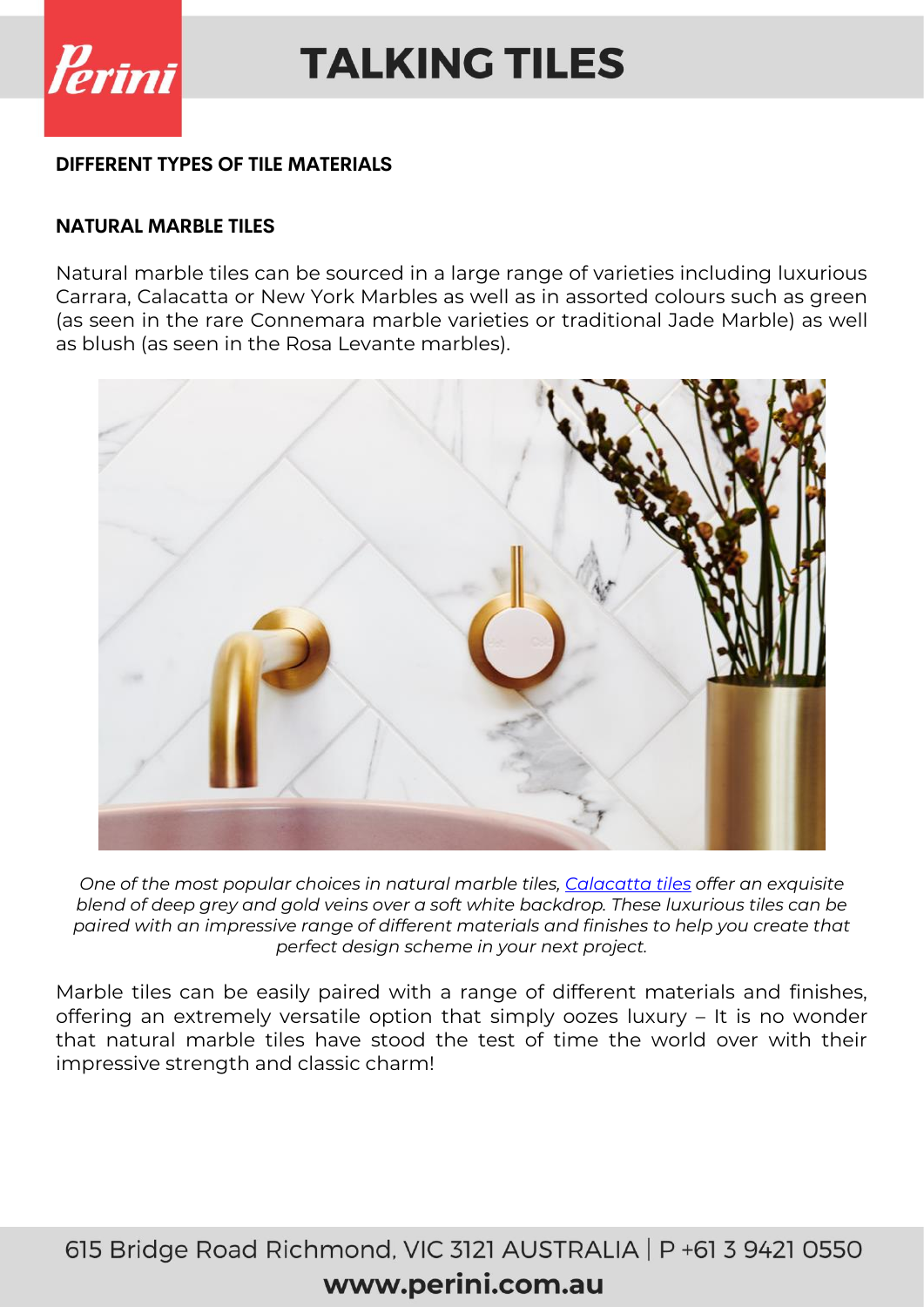

.

# **TALKING TILES**

#### **TERRACOTTA TILES**

A long favoured choice for the home, terracotta tiles continue to be made using traditional methods. Natural clays are combined with iron compounds to produce the distinct rusty tones that have become synonymous with traditional terracotta tiles to create a warm, earthy atmosphere in any application.



*The [Prato Terracotta tile collection](https://www.perini.com.au/collection/prato-terracotta/) is handmade using traditional techniques in Mexico. These luscious, earthy tiles offer a warm and characteristic charm to any design scheme while also offering the flexibility of being suitable as both a floor or wall option.*

As with natural stone tiles, terracotta tiles can usually be used as either a floor or wall option, making them an incredibly versatile option that will add timeless charm and elegance to your next interior design project. You will also find some specific varieties that can be used in outdoor applications (usually where they will be installed in an area with a cover that will protect the material from the elements) once again allowing you flexibility in your material selections for the home.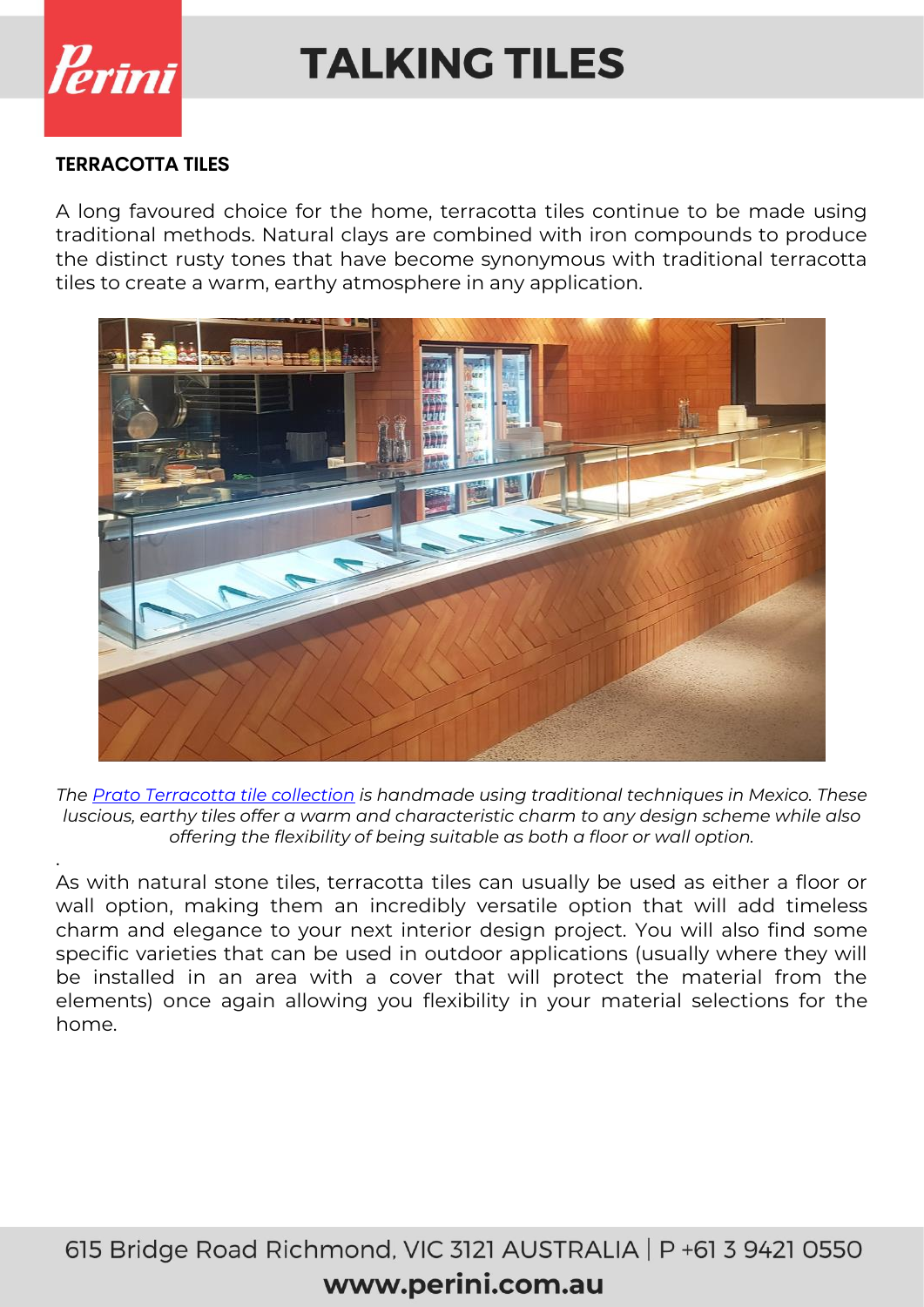

#### **CONCRETE TILES**

Concrete tiles (also commonly referred to as encaustic tiles) are created using a poured cement mixture that is dried out and hardened. Colourful dyes can be added to the mixture and different patterns and styles can be achieved with the use of shaped moulds or forms to create various designs.



*Concrete tiles (also referred to as encaustic tiles) will often feature delightful patterns in geometric or floral and lacework style intricate patterns. These tiles will also show a stunning range of deep, chalky colours and shades that define this style of tile making. Our [Greg](https://www.perini.com.au/collection/greg-natale-cubo/)  [Natale Cubo collection](https://www.perini.com.au/collection/greg-natale-cubo/) includes a range of bold geometric styles to help you create traditional, transitional or modern interior design styles in your next renovation.*

Although concrete is not a natural stone, caring for these tiles is very similar to that of the process involved in caring for a natural product in that concrete is also porous and requires ongoing sealing in order to protect it from marking or staining. The repeating patterns and dusty colour options available in concrete or encaustic tiles can be used throughout the home to add an energetic and dramatic touch to your interiors, providing endless appeal for many years to come.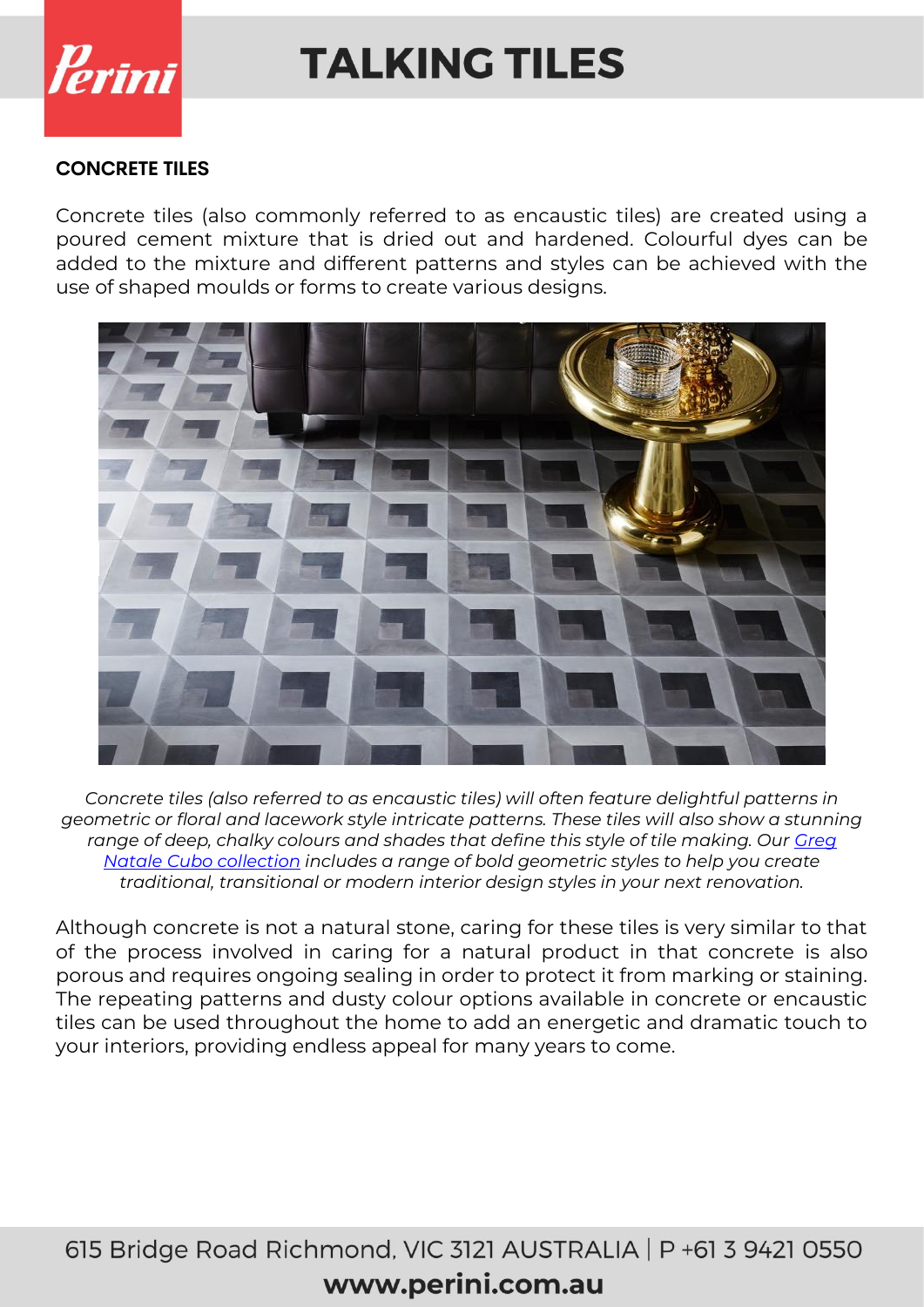

#### **TERRAZZO TILES**

Traditionally made terrazzo tiles are made using a cement mixture that includes pieces of natural stones (most often marble or granite) and sometimes coloured glass that are embedded into the tile to create a unique, speckled pattern. These tiles were first created as a means of using up often wasted materials from the construction and manufacturing industries, thus saving these precious products from landfill and creating a new material that is impressively hard wearing and long lasting.



*Terrazzo tiles continue to be created using traditional methods with pieces of natural stones and often coloured glass as well into a bed of concrete to create a unique, speckled finish. Our [Ditto Terrazzo Kit Kat Tiles](https://www.perini.com.au/collection/ditto-terrazzo-kit-kat-tiles/) combine the timeless beauty of terrazzo with the modern mosaic tile format for a new spin on this classic option.*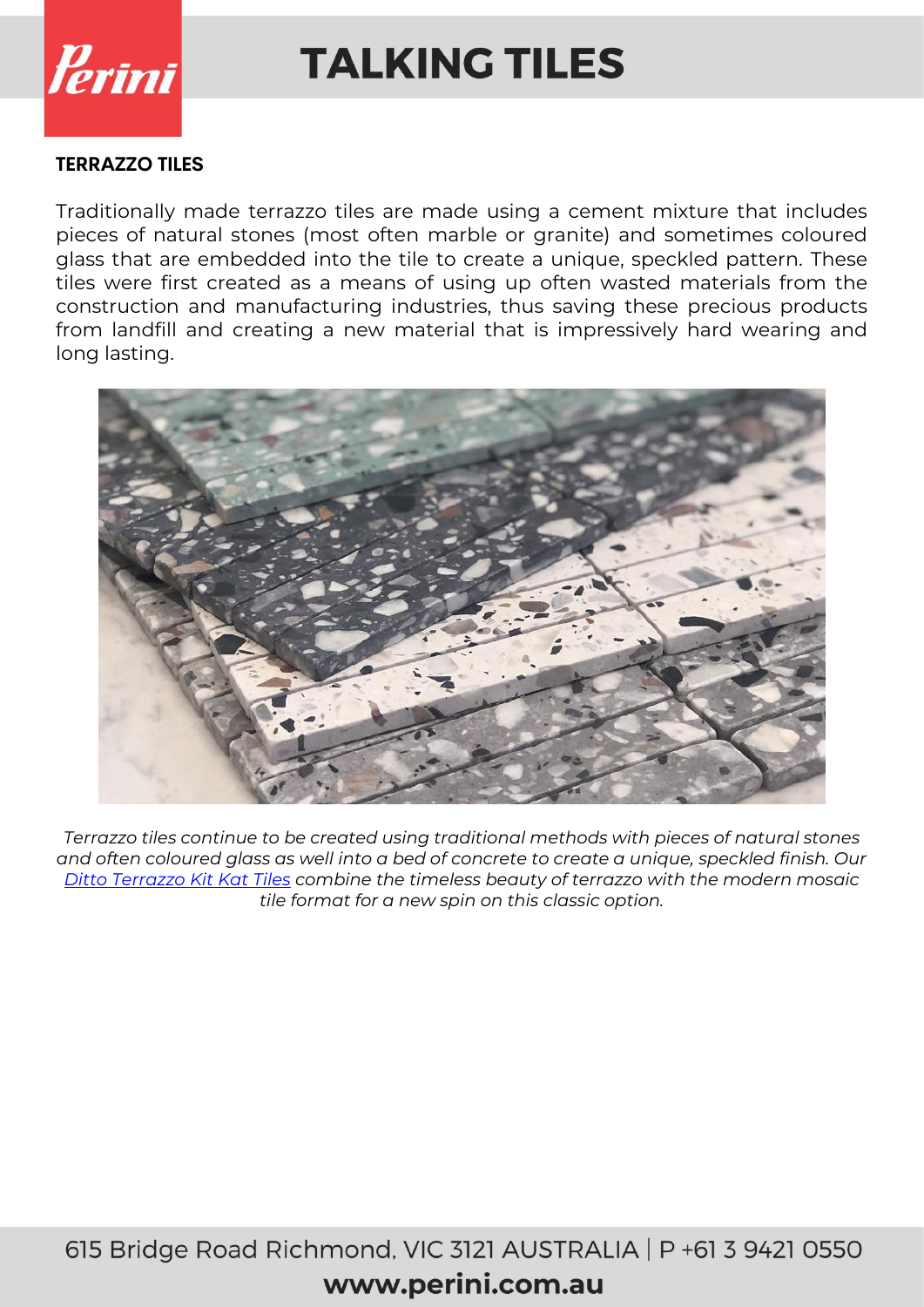

#### **WHAT IS TILE SEALER?**

Tile sealers are products that are applied to porous tiles that assist in protecting the material over time from dirt, grime, moisture and staining. These products can be applied onto the surface of the tiles before laying (which is often recommended so that the tiles are not stained or marked by any tile adhesives and grouts or during the cleaning process while laying your new tiles). Your new tiles should then be sealed every few years thereafter in order to best maintain the product.

#### **The two most popular types of tile sealers include: Impregnating (or Penetrating) Sealers and Topical Sealers (or Coatings).**

**Impregnating/Penetrating Sealers:** Providing a defence against water, oils efflorescence, salt, freeze-thaw spalling (this term refers to damage that has been caused to tiles after water has entered the body of the tile, become frozen and as a result, has expanded in the tile's pores) as well as picture framing (this tile term refers to the effect of marks left along the edges of each individual tile alongside the grout lines that can appear as a result of moisture having entered into the pores of the tile from the grouted edges), these types of sealers penetrate into the body of the tiles themselves.

Impregnating or penetrating sealers will not block the pores of your natural stone tiles but will work to repel liquids and moisture from entering the material. Furthermore, you will also note that the colour of your tiles is not altered by the application of these types of sealers, making them a popular choice for any application.

**Topical/Coating Sealers:** As suggested by the name, topical or coating type sealers are applied topically to the surface of the tiles. Unlike impregnating or penetrating sealers, this type of product will effectively block up the tile's pores while assisting in keeping your tiles free from moisture. Depending on your tile selection and its intended application however, this can be seen as a drawback as your tiles will not be able to 'breathe'. This can also lead to moisture building up behind the actual tiles themselves which can potentially lead to a build-up of mould. These drawbacks, coupled with the fact that these types of sealers can also potentially alter the colour of your stone tiles, have led to this product being used much less in the tiling industry in favour of impregnating sealer options.

Your Perini Tiles consultant will recommend the most suitable tile sealer for your specific selection and will advise on the best application and maintenance methods to ensure your tiles remain in the best shape possible throughout their lifespan.